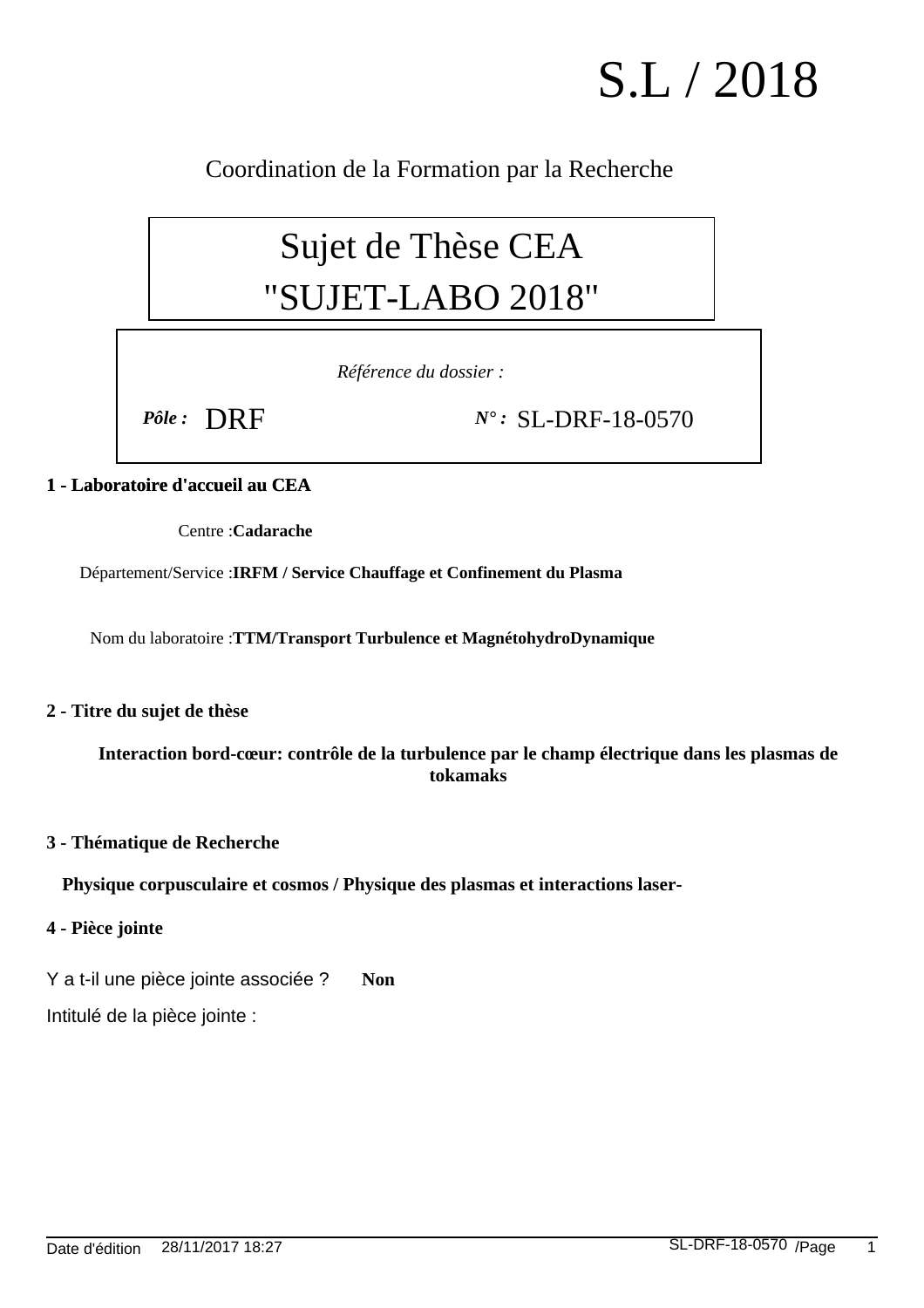#### **5 - Résumé**

 Comprendre la turbulence et sa dynamique reste un des grands problèmes ouverts en physique. Dans les plasmas de fusion par confinement magnétique, la turbulence contrôle le confinement du plasma, et in fine ses performances. De manière quasi unique, l'auto-organisation multi-échelles dont elle est le siège peut conduire à des bifurcations spontanées vers des régimes à confinement amélioré, caractérisés par le développement de barrières de transport. Un des grands succès de la théorie est d'avoir identifié le champ électrique radial comme un des acteurs majeurs de ce processus.

 Les observations expérimentales et notre compréhension théorique montrent que la périphérie du plasma confiné participe de façon décisive à la génération d'un tel champ, et de fait au contrôle de la turbulence. L'objectif de la thèse consiste à élucider son rôle dans cette dynamique, au travers notamment de simulations non-linéaires avec le code gyrocinétique GYSELA. La force du projet réside dans l'originalité de GYSELA, un des rares codes de par le monde capables d'étudier cette interaction cruciale bord-cœur du point de vue cinétique, et l'expertise de l'équipe encadrante, reconnue internationalement et active dans plusieurs projets Européens sur le sujet.

#### **6 - Exposé du sujet**

In magnetized controlled fusion plasmas encountered in tokamaks, energy and particle confinement is mainly governed by small-scale turbulence, which develops at scales of the order of a few ion Larmor radii. There, turbulence taps energy from the inhomogeneity of the magnetic field, and from the departure from thermodynamical equilibrium, in particular density and temperature gradients. One of the major theoretical breakthroughs regarding our understanding of this nonlinear regime has been to realize that turbulence was sensitive to the low-frequency radial – i.e. the direction of the confinement – electric field Er. Indeed, Er governs the mean rotation of turbulent convective cells on each magnetic flux surface. Any sheared radial electric field then translates into differential rotation of turbulent eddies. It appears that large enough shearing rates can efficiently tear apart convective cells and subsequently reduce turbulence correlation length. This regime of reduced turbulent transport is highly beneficial since characterized by an improved energy and/or particle confinement. However, controlling the radial electric field is far from obvious in tokamaks. Actually, many different mechanisms contribute to its build up and to its dynamics. The radial balance between Lorentz and pressure forces is the first of those. Also, turbulence itself can generate such a large scale electric field, called Zonal Flows, in a process similar to the one at work in Jupiter's atmosphere and leading to the famous latitudinal bands.

The main focus of this PhD thesis is to explore the kinetic properties of turbulence and transport in the vicinity of the edge region of tokamak plasmas, which is known to be particularly prone to such large magnitude and strongly sheared radial electric field. As a matter of fact, and not surprisingly, this region is the locus of the spontaneous bifurcation reported experimentally in most tokamaks, where a transport barrier develops steep temperature and/or density profiles as a result of turbulence suppression.

Because of their low density and high temperature, fusion plasmas are weakly collisional, so that gyrokinetic is the adequate framework to address core turbulence. It consists in the phase space reduction of the Vlasov-Poisson set of equations from 6-dimensions to 4+1-dimensions by removing the fast time scale dynamics. Pushing this description towards the edge of the plasma is extremely challenging, both from the physical and numerical points of view. Indeed, equilibrium quantities such as density, temperature, collisionality and safety factor (which measures the mean helicity of magnetic field lines) exhibit strong gradients when approaching the plasma edge. These large variations call for increased numerical resources, both in terms of memory and therefore of CPU time. Besides, the gyrokinetic theoretical framework itself may become questionable – the gyrokinetic ordering may break down – in extreme conditions such as those encountered at the very edge, especially when fluctuations over mean become of order one and when equilibrium gradient lengths shrink to the size of turbulent cells.

Yet, the edge region is key, standing at the confluence of core and edge turbulences. The central challenge is now to provide a unified view of turbulence properties when multiple scales and disparate regions of the plasma are self-consistently modelled. A single gyrokinetic code has already addressed this issue in the world (cf e.g. [Chang et al., PRL (2017)]). Open questions are still debated, calling for complementary investigations. The present PhD proposal addresses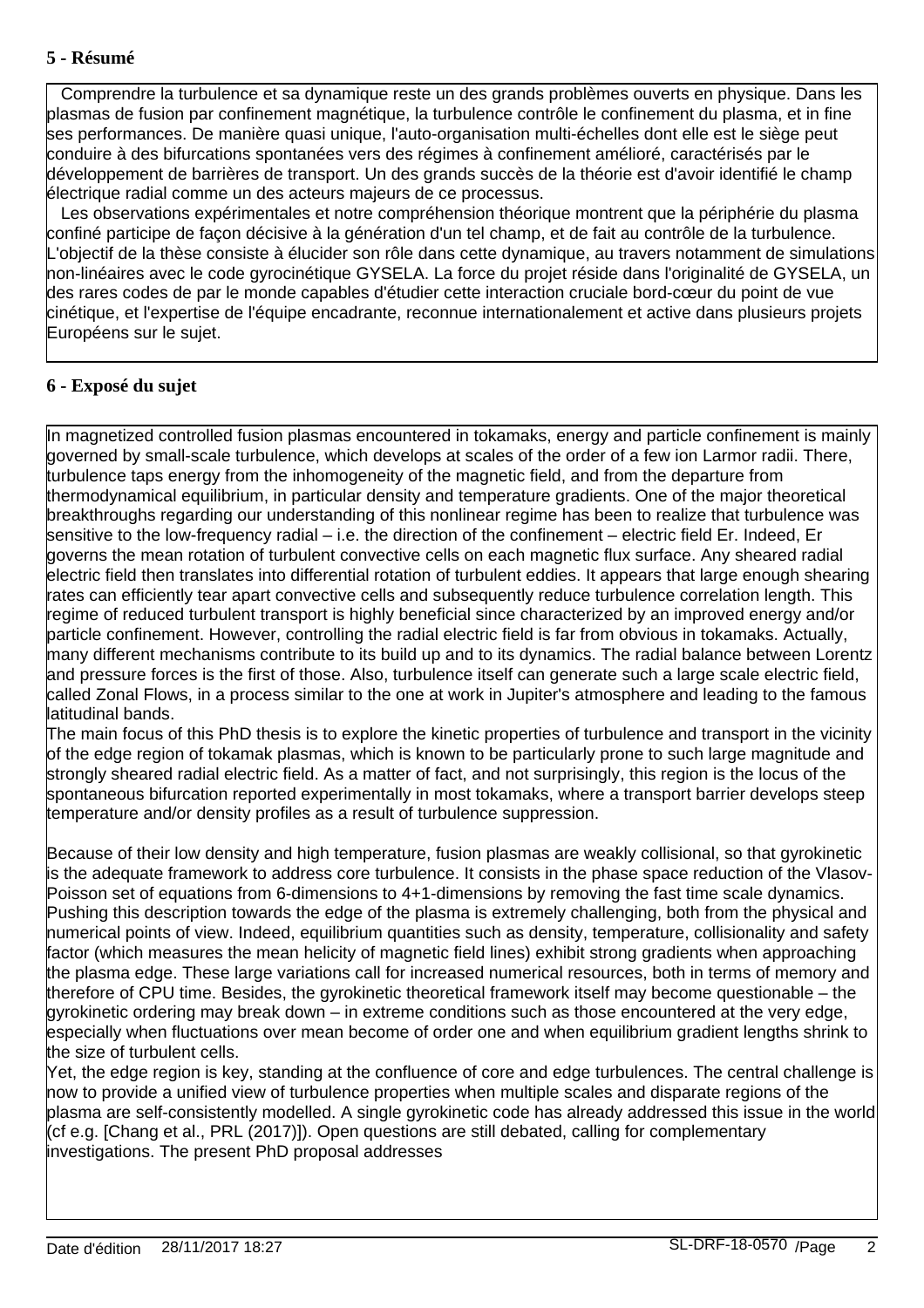groundbreaking issues when edge and core plasma interplay, especially regarding turbulence selforganization and regulation via large scale flows. It builds upon the long standing effort of our team to develop the unique gyrokinetic code GYSELA, which is now mature enough and contains the necessary ingredients to address this problem as a whole.

The uttermost importance of the subject regarding fusion performance calls for several approaches. In this framework, refined experimental measurements of turbulence properties and 3-dimensional fluid approaches accounting for the complex topology of the edge magnetic equilibrium constitute active research fields. This PhD proposal focuses, yet not exclusively, on two main aspects which are potentially critical in the generation of the edge radial electric field, and which require a dedicated kinetic treatment:

1) The trajectories of plasma ions are not tied to magnetic flux surfaces, even in the absence of turbulence or collisions. They are characterized by finite Larmor and orbit widths, which can exceed the Larmor radius by more than one order of magnitude at the edge. Such ions may then quit the confined plasma region and get lost, hence polarizing the edge plasma [Heikkinen et al., PRL (2000)]. The resulting radial electric field will then back react on both ion trajectories and turbulence. The aim here is to account for this polarization effect in gyrokinetic simulations, and to study its impact on edge and core confinement.

2) Large scale plasma flows are efficiently regulated by the collisional friction exerted by trapped – in the local wells of the magnetic field – particles on passing ones. Consequently, neoclassical theory predicts a weak plasma rotation. The important property here is that this rotation is expected to scale like the ion temperature gradient. It readily appears that the edge region can act as an amplifier of the flow shear. Actually, recent nonlinear simulations in the fluid framework using a fluid approximation of neoclassical theory have reported that this large gradient could play a critical role in triggering a transport barrier [Chôné et al., PoP (2014)], possibly mimicking the experimental spontaneous transition from Low to High confinement regimes. Quantifying the role of neoclassical friction on the strength of the edge radial electric field by means of state-of -the-art gyrokinetic simulations is the second target of this work. Exploring possible routes towards spontaneous turbulence bifurcations is the main goal.

This work will require nonlinear numerical simulations with the 5D gyrokinetic code GYSELA, developed at IRFM in collaboration with national and European labs. This code is among the few in the world capable of describing both turbulent and collisional transport on an equal footing. It is flux-driven, in the sense that gradients adjust self-consistently to prescribed sources. Since recently, it also includes a simplified modelling of the outer edge region. Its global character, without any scale separation assumption between equilibrium and fluctuations, allows it to capture possible nonlocal effects due to large scale flows interacting with turbulence and edge-core interplay. More than one hundred million CPU hours are allocated to the GYSELA team on national and European supercomputers.

The student will join the GYSELA team, made of 8 permanent researchers at CEA-IRFM and Aix-Marseille University (AMU), and several PhD students and post-docs. Weekly meetings are organized by the team, which also contributes to other research groups in the lab. Importantly, all team members are actively involved in several European projects. The PhD thesis is actually part of a recently submitted "SOLeCORE" 3-year PRACE project, of the "PEACE" (Physics Effort at Analyzing Core-Edge transport) EUROfusion project submitted for 2019-2020, and of the "EoCoE-2" (Energy oriented Center of Excellence) H2020 proposal for 2019-2021. Last, the PhD student will participate to the "Festival de Théorie", a 4 weeks meeting organized by the team every even year in the summer in Aix-en-Provence, gathering experts from Fusion and Earth and Solar physics.

#### **7 - Collaborations (éventuelles) prévues**